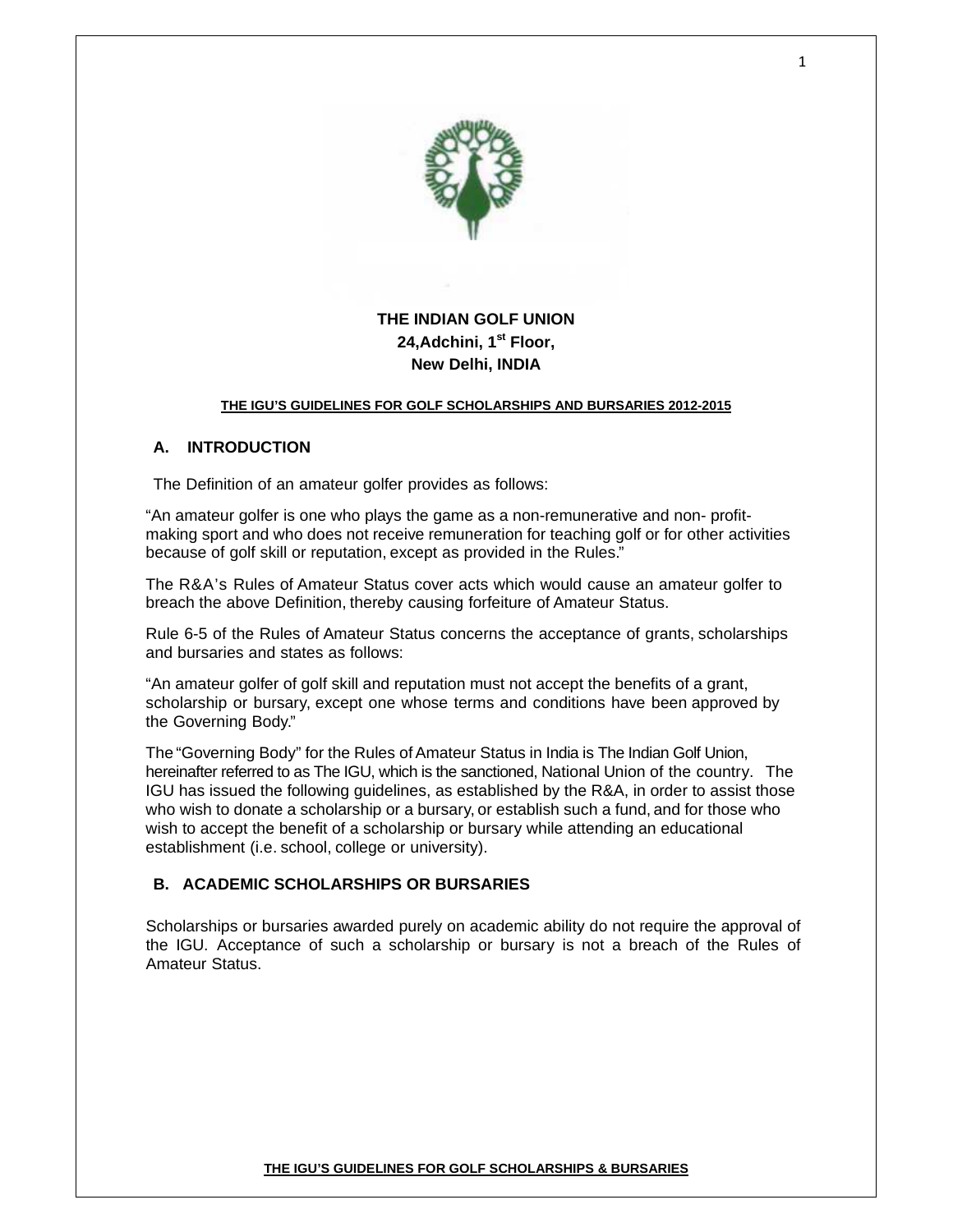

# **C. GOLF RELATED SCHOLARSHIPS & BURSARIES**

The IGU must approve all scholarships or bursaries awarded in INDIA where golf skill is a factor in the selection process for such an award. Acceptance of a golf scholarship or bursary, which has not been approved, will constitute a breach of Rule 6-5 of the Rules of Amateur Status.

An amateur golfer thinking of applying for or in receipt of a golf-related educational golf scholarship is advised to contact the IGU, regulating such scholarships or the relevant university or college, before (i) entering into any agreements with third parties, or (ii) accepting expenses of any kind from a different source in addition to his scholarship. Entering into such agreements or the acceptance of expenses from some other source may be contrary to the relevant scholarship regulations.

#### **D. APPROVAL OF GOLF SCHOLARSHIPS OR BURSARIES**

Any donor or individual who wishes to receive approval of a golf scholarship or bursary should write to the IGU, giving full details of the scholarship or bursary concerned. The application must include the following information:

- 1) The Memorandum & Articles of Association of the Organization
- 2) The Objectives of the Organization
- 3) The organization structure and details of Directors/Trustees etc.
- 4) The facilities and other infrastructure details of the program.
- 5) The criteria for the selection of the beneficiaries and details of the selection process.
- 6) The operations manual/plan for the administration of the program
- 7) The funding plan of the program.
- 8) The source and application of the funds.
- 9) Audit processes.
- 10) Confirmation that if the fund is not created by the organisation concerned, it must be paid in the first instance to the organisation.
- 11) Confirmation that the beneficiary or bursar will receive the money directly or indirectly through the organisation and not through any other body, person or professional agent.
- 12) Declaration that the organization will abide by The R&A's Rules of Amateur Status, in effect in India and administered by the IGU
- 13) Any other document that the IGU may call for or require, from time to time.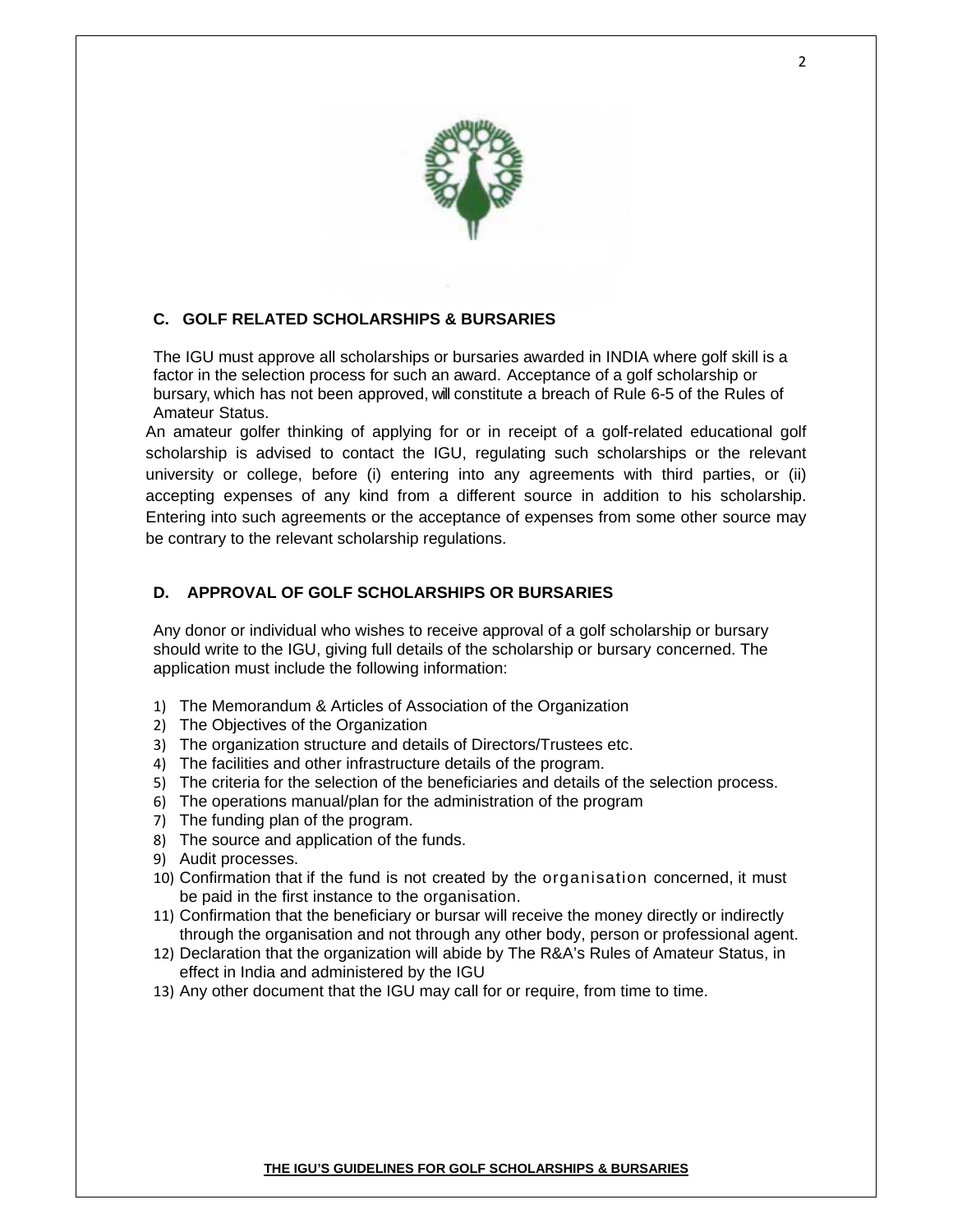

# **E. PROCEDURAL CRITERIA FOR APPROVAL**

In order for a golf related-educational grant, scholarship or bursary to be approved by the Governing Body, the procedure for payment of the fund must meet the following criteria:

- (i) if the fund is not created by the educational establishment concerned, it must be paid in the first instance to the educational establishment; and
- (ii) the scholar or bursar may only receive the money directly through the educational establishment, except in the case of non-university/college/school events (see below).

# F. **PERMITTED PURPOSES OF GOLF SCHOLARSHIPS AND BURSARIES**

A golf scholarship or bursary may be used for the following purposes:

- (i) for educational purposes, including tuition fees, books, room and board;
- (ii) costs of coaching (including coaching fees and travel and living expenses);
- (iii) golf equipment;
- (iv) Golf Club subscriptions;
- (v) travel, living costs and caddie fees at individual or team university, college or school events;
- (vi) medical treatment (e.g. physiotherapy) for conditions specifically affecting the playing of golf; and
- (vii) costs incurred in respect of fitness training.

In general, it is not permitted for golf related educational grants, scholarships or bursaries to be used to cover an individual's day to day living expenses outside of attendance at college or university. However, they may be used for travel, accommodation costs and caddie fees at non-university, non-college or non-school events, whether individual or team, if the funds are lodged with and administered by the IGU or State association, or with the permission of the IGU, paid directly by the University or College.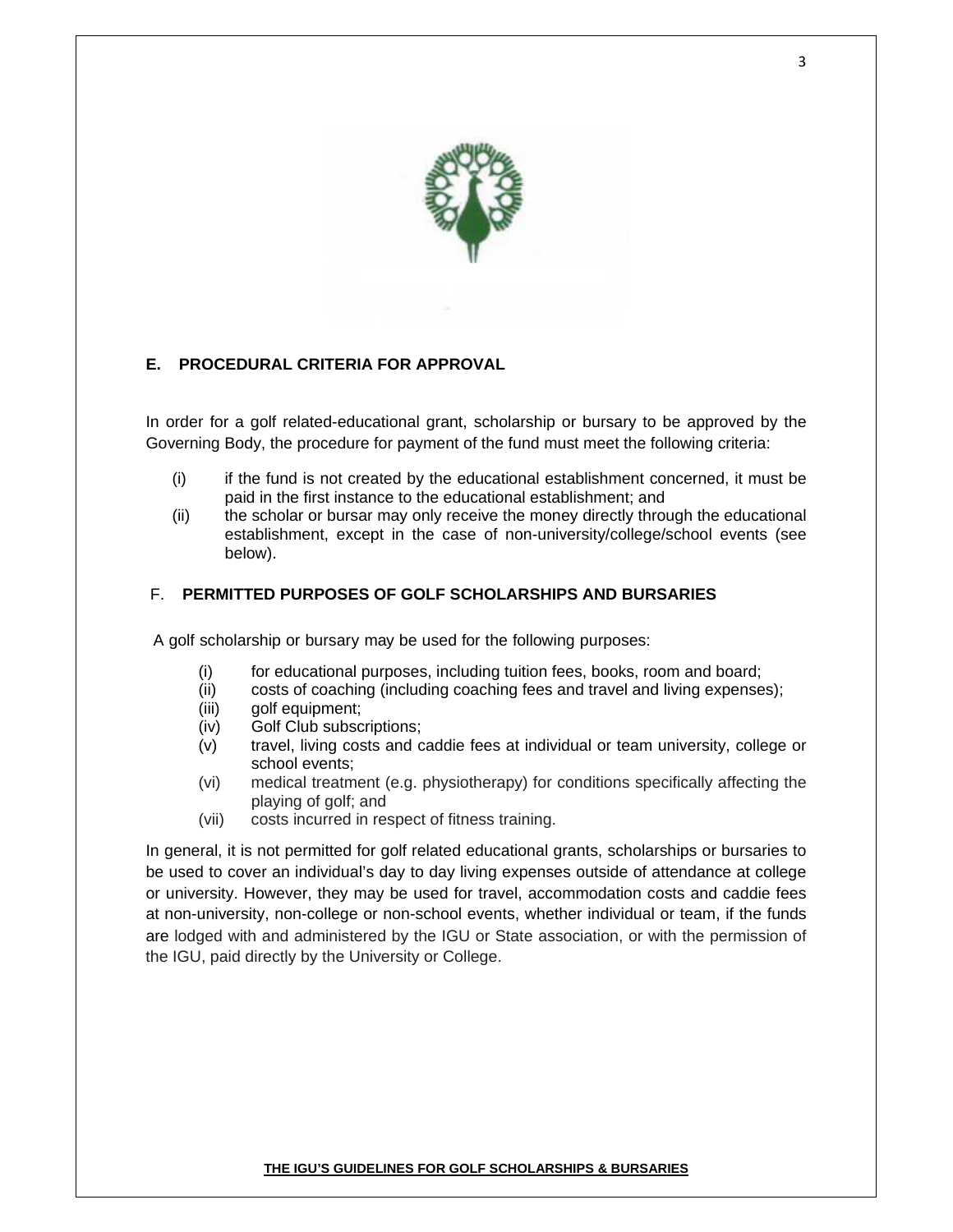

# **G. GOLF SCHOLARSHIPS IN THE UNITED STATES OF AMERICA**

The IGU will permit amateur golfers to accept golf scholarships offered directly at universities and colleges in the USA, provided they comply with the United States Golf Association's Rules of Amateur Status. The USGA's Rules permit a scholarship or grantin-aid to be accepted if it accords with the regulations of the National Collegiate Athletic Association (NCAA), the Association of Intercollegiate Athletics for Women, the National Association for Intercollegiate Athletics, the National Junior College Athletic Association or other similar organisations governing athletics at academic institutions. Separate approval from The IGU is not required.

An amateur golfer in receipt of an NCAA approved golf scholarship is advised to contact the NCAA before accepting expenses of any kind from a different source e.g. a representative of a university, in addition to his NCAA scholarship. The acceptance of expenses from some other source may be contrary to NCAA regulations.

An amateur golfer is advised to contact the NCAA for further guidelines and restrictions placed on the amateur golfer accepting a scholarship in the USA.

# **H. GOLF SCHOLARSHIPS & BURSARIES GIVEN BY THE R&A**

All scholarships and bursaries offered by the R&A are automatically approved and will be received and administered by the IGU.

The manner of identifying and administering the scholarships, received, will remain the prerogative of the Council of the IGU and its decisions shall be final and binding.

#### **I. DISCLAIMER OF LIABILITY**

 With respect to this document, neither the Indian Golf Union nor any of its Council Members and employees, makes any warranty, express or implied, including the warranties of fitness for a particular purpose, or assumes any legal liability or responsibility for the accuracy, completeness, or usefulness of any information, apparatus, product, or process disclosed, or represents that its use would not infringe any rights.